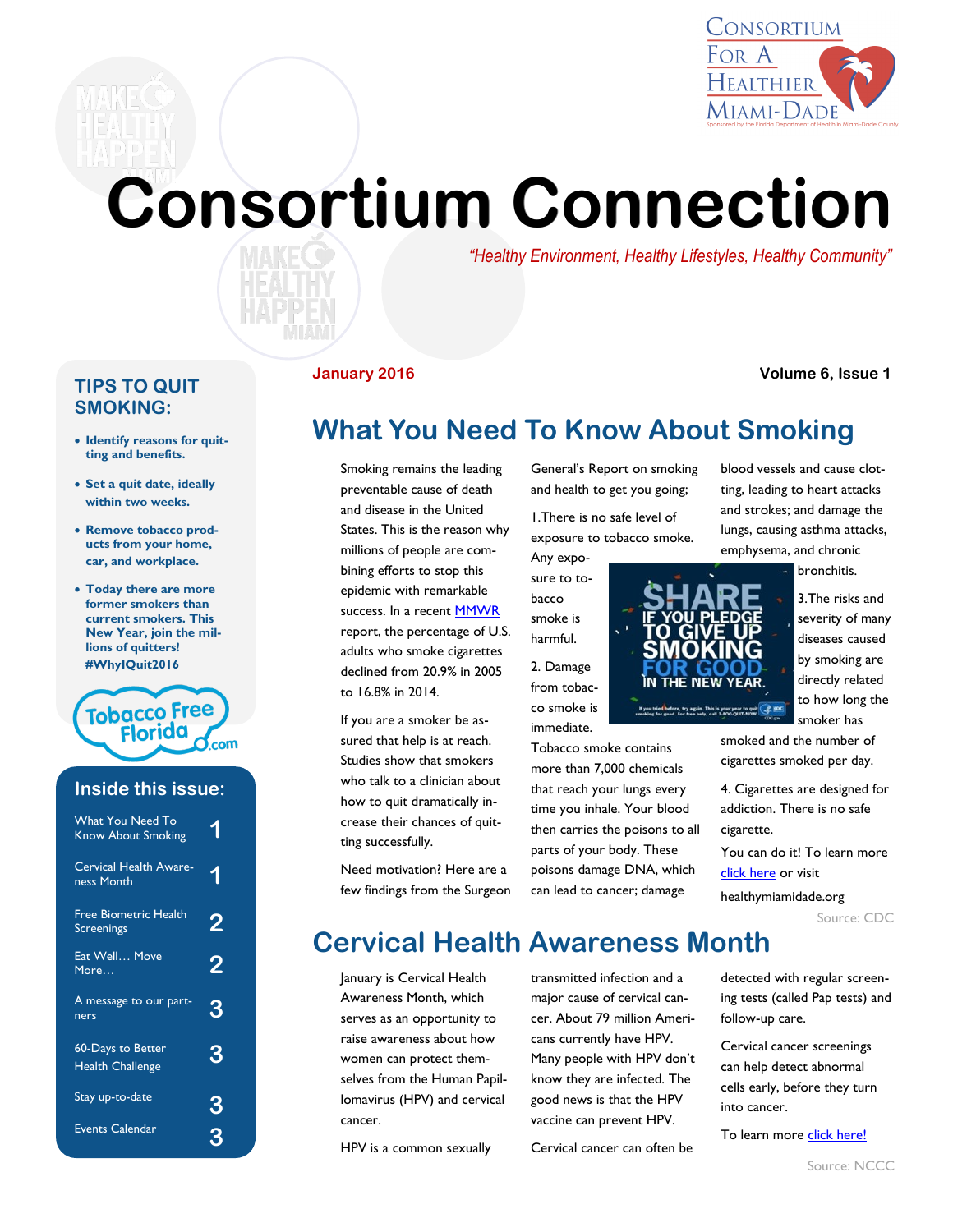

Help. Anytime. Always



*211 South Florida - Get* 

*connected to 4,000+ resources within the Miami-Dade & Monroe community that offer: healthcare, housing, transportation, food, employment, mental health and/or human services. To download the App [click here.](http://switchboardmiami.org/)* Did you know that the Florida Department of Health in Miami -Dade County, Office of Community Health and Planning has a Health & Wellness Center located at the Federica Wilson and Juanita Mann Health Center in Liberty City? The Health & Wellness Center is providing free biometric health screenings along with health education for adults. In addition to

## **Free Biometric Health Screenings**

receiving health screenings and education, clients will be given a green prescription called Journey to Wellness Rx, which is a non-pharmaceutical prescription that suggests ways to increase daily physical activity and healthier food options. Health screenings available include: blood pressure, height, weight, body mass index, body fat analysis, total blood cholesterol, blood glucose, and carbon monoxide breath analysis. The Health & Wellness Center, located at 2520 NW 75 Street, Miami, FL 33147, is open Mondays and Tuesdays, 8:30 a.m. to 3 p.m. Walk-ins are welcome. Please call the Office of Community Health and Planning, 305-278-0442, for additional information.

Source: OCH&P

## **Eat Well… Move More…**

We all can play an important role in keeping our health in check. According to the USDA some important steps to take include the following:

#### Balancing Calories:

Enjoy your food, but eat less. Avoid oversized portions no matter how tasty the food.

#### Foods to Increase:

Make half your plate fruits and vegetables (color your plate).

Make at least half your grains whole grains (look for 100% on the label).

Switch to low-fat (1%) milk and dairy products (Another good option is to use plant based unsweetened milk products such as Soy, Almond, Rice, Hemp, Cashew).

#### Foods to Decrease:

Compare sodium in foods like soup, bread, and frozen meals—and choose foods with lower numbers (Look at the food label- 5%DV (120 mg) or less of sodium per serving is low; 20%DV (480 mg) is high).

Drink water instead of sugary drinks (females should drink at

least 9 cups of water a day and males 13 cups depending on your physical activity level).

In addition to eating healthy, physical activity also helps us live healthier lives. The Physical Activity Guidelines recommend that adults be physically active for at least 2 hours and 30 minutes each week—children need 60 minutes each day.

#### You can stay physically active

by doing activities such as walking, dancing, bicycling, gardening and by reducing the amount of time you spend sitting.

Source: OCH&P



www.healthymiamidade.org Made possible with funding from the Centers<br>for Disease Control and Prevention.

A message from the Florida Department<br>of Health in Miami-Dade County.